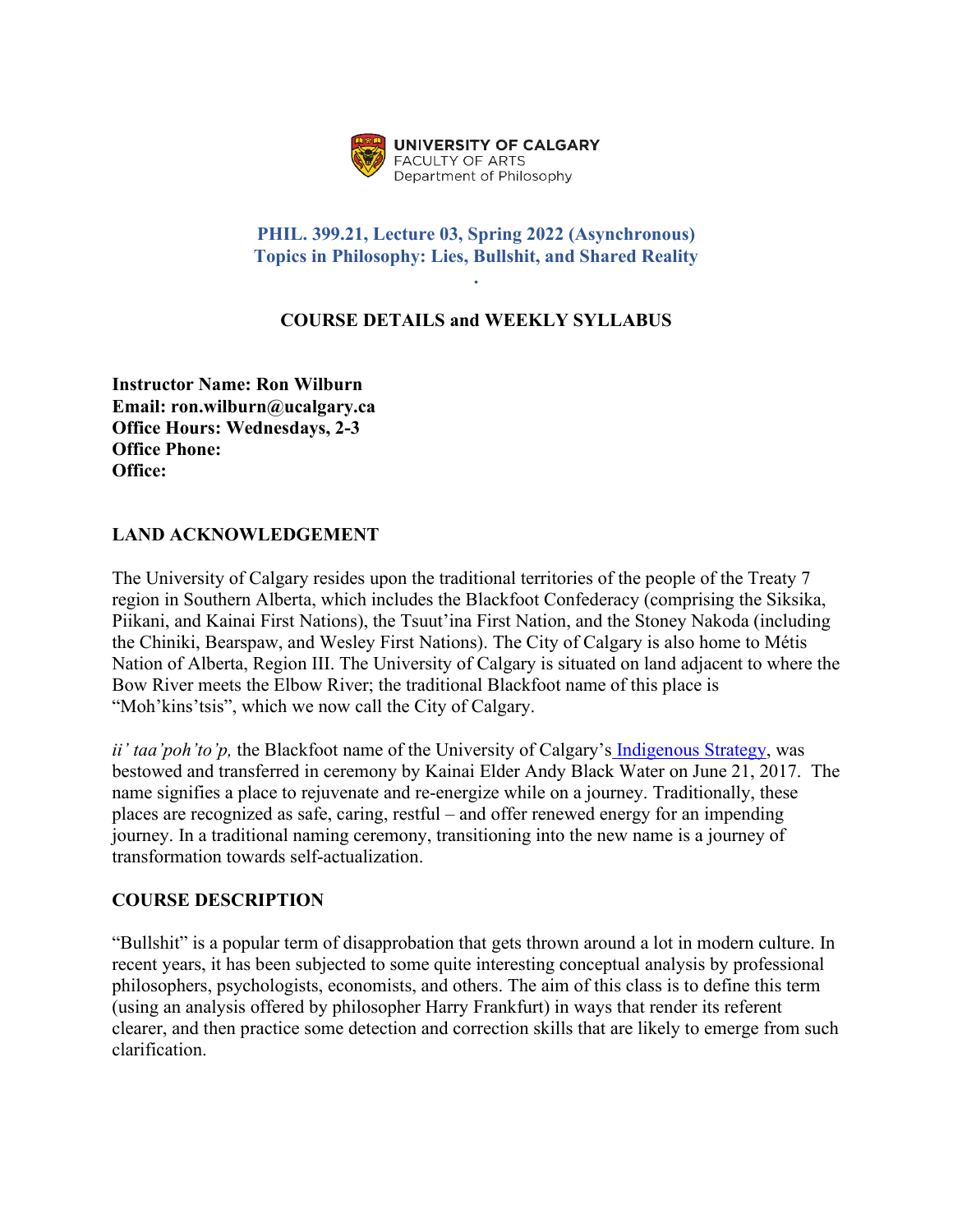## **PREREQUISITE(S)**

There are no pre-requisites for this course.

### **COURSE OBJECTIVES/LEARNING OUTCOMES**

Our learning objectives are straightforward. After taking the course, you should be able to:

- Have working definitions of "bullshit" that allows us to distinguish between it and other concepts (such as "lie").
- Figure out for ourselves precisely why particular samples of bullshit qualify as bullshit.
- Be able to call out bullshitters in substantive and effective ways.
- Look at several types of bullshit involving the internet, media culture, and graphic presentation.
- Examine the idea and importance of a shared common social reality.

Activities will include one exam MC/TF exam, one short essay exam, six discussion assignments in which they must interact with both the instructor and each other (five

### **REQUIRED/RECOMMENDED TEXTBOOKS, READINGS AND MATERIALS**

In an effort to keep costs as low as possible, I am asking you to buy only two short books: (1) Harry Frankfurt's *On Bullshit* (Princeton University Press, 2005) ISBN:9780691122946 (2) Harry Frankfurt's *On Truth*. (Knopf, 2006) ISBN:978-0307264220 (physical copies cost about \$12 and Kindle editions cost about \$8). Physical copies and Kindle editions of each of these two texts cost about ten bucks apiece. There are other reading materials I will have you consult (and various videos I will require or recommend that you watch). However, these are public domain and free of charge to the student.

### **COURSE ASSESSMENT AND EVALUATION**

#### **Assessment Components and Grading Schemes**

- Activities will include two short essay exams and 6 discussion assignments in which they must interact with both the instructor and each other.
- If applicable, the letter grade conversion scale.
- Each of the following will count for  $\frac{1}{4}$  of the course grade: Discussion assignments (taken collectively), Quizzes (taken collectively), Exam #1 (MC, TF format), Exam #2 (Short Essay format). This setup is intended to accommodate different students who do best at different kinds of graded work. All work will be submitted through D2L. This setup is intended to accommodate different students who do best at different kinds of graded work. All work will be submitted through D2L.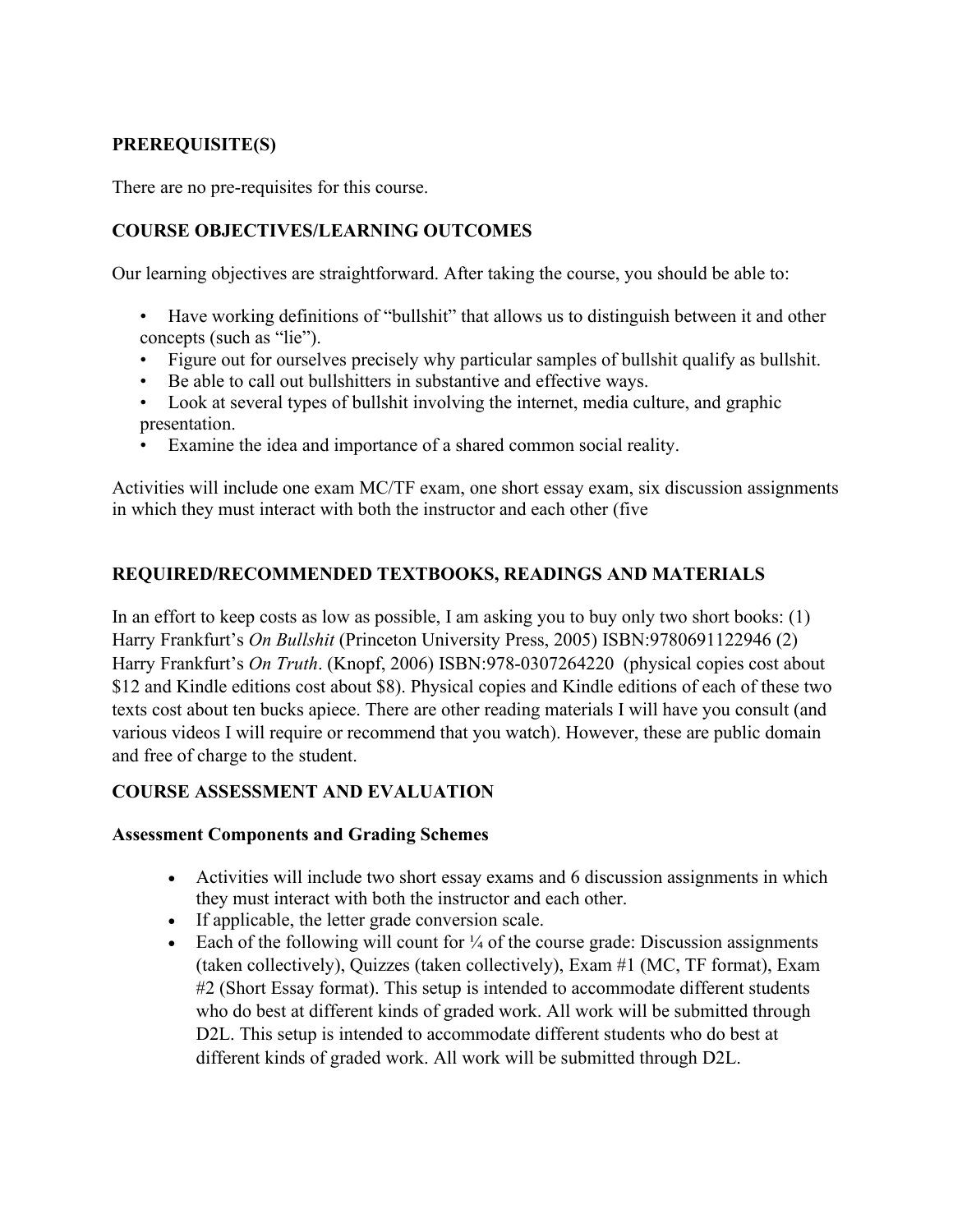- Each of the above four graded components of the course is necessary to pass the course as a whole. This means that you must do all the discussions, take all the quizzes, and take both exams to pass.
- The course is self-paced. Thus, submission of "late" work is not strictly an issue. However, I recommend due date guidelines for students to follow. The idea here is to give students some leeway to help them handle non-academic responsibilities (e.g., work, family), while encouraging them not to fall too far behind.
- Participation is indirectly measured by students' participation in the discussion assignments (and thus counts as 25% of the course grade).
- Prior to the withdraw deadline, students must have received: grades for a minimum 30% of the course grade OR (for non-graded courses) formal feedback based on their performance in the course.

# **Exams**

- There are two Exams in this class. Only the second is comprehensive. However, it is worth 25% of the course grade, just like the first.
- Exams are open-book and open-note.

# **SCHEDULE AND READINGS**

Each week-long module will explore one or other of these three concepts and ways to combat the phenomena to which they refer. Required readings and viewings. (I also recommend appropriate multimedia resources whenever I can find them.) Supplemental readings and viewings are also cited to benefit those who wish to delve further.

# **Modules**

# **Week 1: Introduction, Philosophical Method, and Speech Act Theory (Mon., May 2 - Sun. May 8)**

# **Required**

- Read selection from A. J. Ayer, *Language, Truth and Logic.*
- Read [J. L. Austin](http://www.uvm.edu/%7Elderosse/courses/lang/Austin(1979).pdf) "Performative Utterance," in Readings folder and at [chrome](chrome-extension://efaidnbmnnnibpcajpcglclefindmkaj/viewer.html?pdfurl=https%3A%2F%2Fwww.uvm.edu%2F%7Elderosse%2Fcourses%2Flang%2FAustin(1979).pdf&clen=1315273&chunk=true)[extension://efaidnbmnnnibpcajpcglclefindmkaj/viewer.html?pdfurl=https%3A%2F%2Fwww.uv](chrome-extension://efaidnbmnnnibpcajpcglclefindmkaj/viewer.html?pdfurl=https%3A%2F%2Fwww.uvm.edu%2F%7Elderosse%2Fcourses%2Flang%2FAustin(1979).pdf&clen=1315273&chunk=true) [m.edu%2F~lderosse%2Fcourses%2Flang%2FAustin\(1979\).pdf&clen=1315273&chunk=true](chrome-extension://efaidnbmnnnibpcajpcglclefindmkaj/viewer.html?pdfurl=https%3A%2F%2Fwww.uvm.edu%2F%7Elderosse%2Fcourses%2Flang%2FAustin(1979).pdf&clen=1315273&chunk=true)
- Listen to PowerPoint #1.
- Listen to PowerPoint #2.
- Listen to PowerPoint #3.
- Discussion Assignment #1 (one original post and at least two responses to the posts of others)
- $\bullet$  OUIZ #1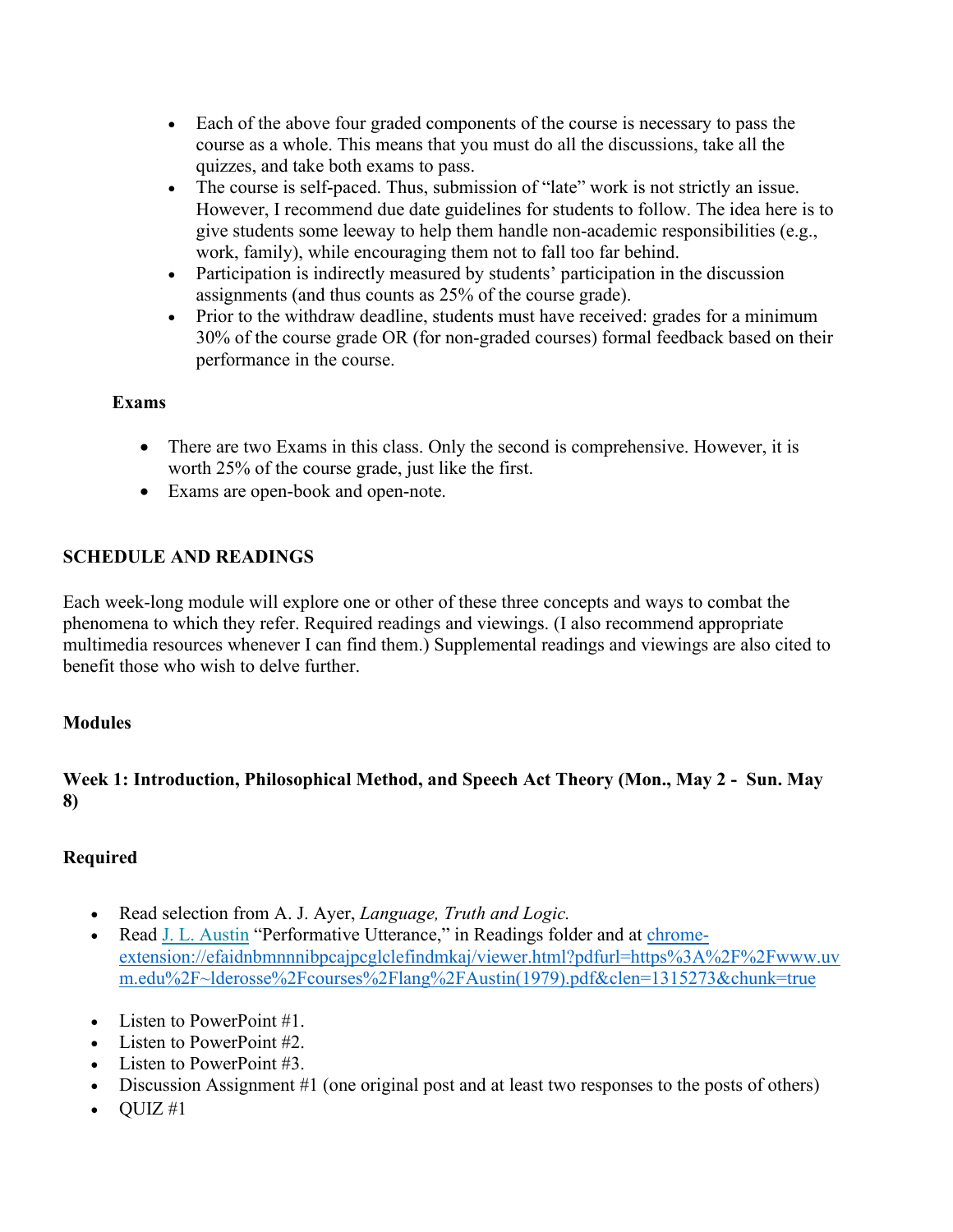## **Supplemental**

I find this these to be helpful video summaries of speech act theory (linked to the images below):

| <b>Speech Act Theory</b>                       | <b>Speech Act Adventure</b>                                             |
|------------------------------------------------|-------------------------------------------------------------------------|
| <b>TOWARD A</b><br><b>SPEECH ACT</b><br>THEOR' | <b>SPEECH ACT</b><br>question<br>answer<br>CONTENT<br>Where's the beef? |

If you have any interest, you can listen to Austin explain his own theory and take questions concerning it at the following two sites (linked to the images below).

| Lecture 1                                                                  | Lecture 2                                                                                |
|----------------------------------------------------------------------------|------------------------------------------------------------------------------------------|
| <b>HOW</b>                                                                 | <b>ILAstin</b>                                                                           |
| <b>TO DO</b><br>THINGS                                                     | HOW TO DO<br><b>THINGS WITH</b><br><b>WORDS</b>                                          |
| WITH<br>WORDS                                                              | The Incident American Land<br>deferred to<br><b>Harvard Chinese By at 1973</b>           |
| I. L. AUSTIN<br><b>Service Color</b><br>U.S. LENGON AND WALNA SECA. EUTING | <b><i><u>Secretians</u></i></b><br><b>School be of Manneer and</b><br><b>Shows State</b> |

*Note that these two lecture presentations are very lengthy, very dry, and very British. Getting through them can require lots and lots of caffeine.*

### **Week 2: Lies and Bullshit (Mon., May 9 – Sun., May 15)**

### **Required**

- Read selection from *De Mendacio* (On lying) by St. Aurelius Augustinus, bishop of Hippo.
- Read *On Bullshit* by Harry Frankfurt (in (1986) On Bullshit. *Raritan Quarterly Review* 6 at http://www2.csudh.edu/ccauthen/576f12 /frankfurt\_harry\_-\_on\_bullshit.pdf (you can also buy this in book form. However, downloading the paper version is sufficient).
- Listen to PowerPoint #4.
- Listen to PowerPoint #5.
- Discussion Assignment #2 (one original post and at least two responses to the posts of others)
- $\bullet$  QUIZ#2

### **Supplemental**

I've found the following presentations interesting. Even though they don't have exactly the same concerns as our lecture (i.e., to come up with a working definition of "lie"), they present interesting insights by CIA analysts, FBI analysts and others concerning how to spot liars you encounter. Click on the images below and give them a look see if you are so interested.

 **Spotting a liar Lying Methods of Detection**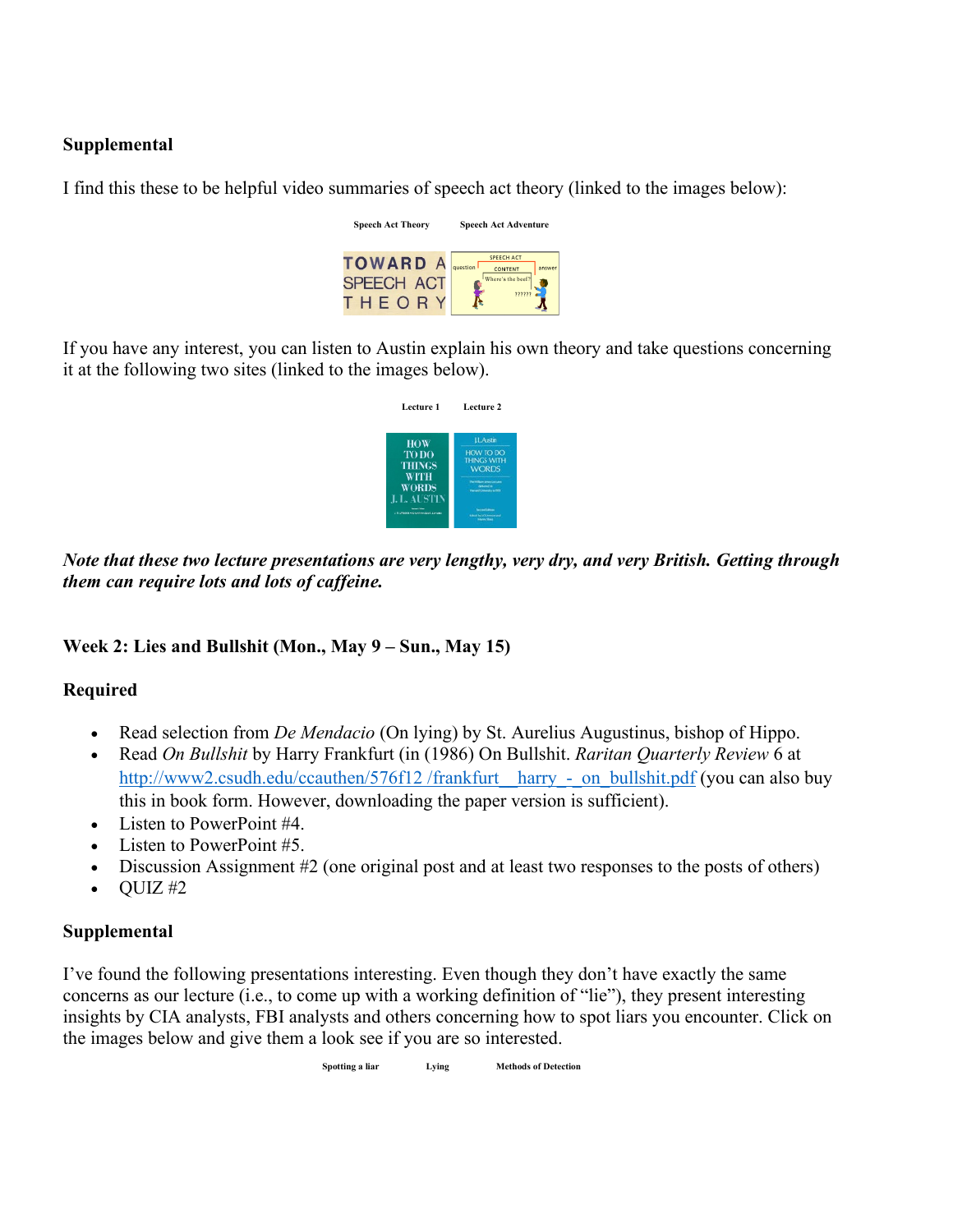

I've also found the following presentations interesting. Click on the images below and give them a look see if you are so interested. The first two are video presentations of the central thesis of Frankfurt's book by Frankfurt himself. The third is an attempt by philosophy Lindsay Beyerstein to apply Frankfurt's distinctions to recent politics.



# **Week 3: Moral Theory and Why are Lies and Bullshit Wrong -- if and when they are? (Mon., May 16 – Sun., May 22)**

# **Required**

- Read John Stuart Mill's "What Utilitarianism Is" in the Readings Folder.
- Read "Summary of Kant's Groundwork of the Metaphysics of Morals" (in the Readings Folder and at [chrome-extension://efaidnbmnnnibpcajpcglclefindmkaj/viewer.html?pdfurl=https%3A%](chrome-extension://efaidnbmnnnibpcajpcglclefindmkaj/viewer.html?pdfurl=https%3A%25%202F%2Fwww.rbphilo.com%2Fbaron_richard_kant_groundwork.pdf&clen=116385&chunk=true)  [2F%2Fwww.rbphilo.com%2Fbaron\\_richard\\_kant\\_groundwork.pdf&clen=116385&chunk=true](chrome-extension://efaidnbmnnnibpcajpcglclefindmkaj/viewer.html?pdfurl=https%3A%25%202F%2Fwww.rbphilo.com%2Fbaron_richard_kant_groundwork.pdf&clen=116385&chunk=true) (This is a summary of Kant's *Groundwork* which you should read in connection with my PowerPoint presentation. The *Groundwork* itself is notoriously difficult.)
- Read Jan Garrett's "A Simple and Usable (Although Incomplete) Ethical Theory Based on the Ethics of W. D. Ross" and at [https://people.wku.edu/jan.garrett/ethics/rossethc.htm.](https://people.wku.edu/jan.garrett/ethics/rossethc.htm) (This is a short piece which tries to elaborate on and refine Ross's theory)
- Listen to PowerPoint #6.
- Discussion Assignment #3 (one original post and at least two responses to the posts of others)
- $\bullet$  OUIZ #3
- EXAM  $#1$  (covers all material up to this point, not PowerPoint  $#7$ )
- Listen to PowerPoint #7.

### **Supplemental**

I've found these to be useful, brief expositions of the moral theories we have reviewed.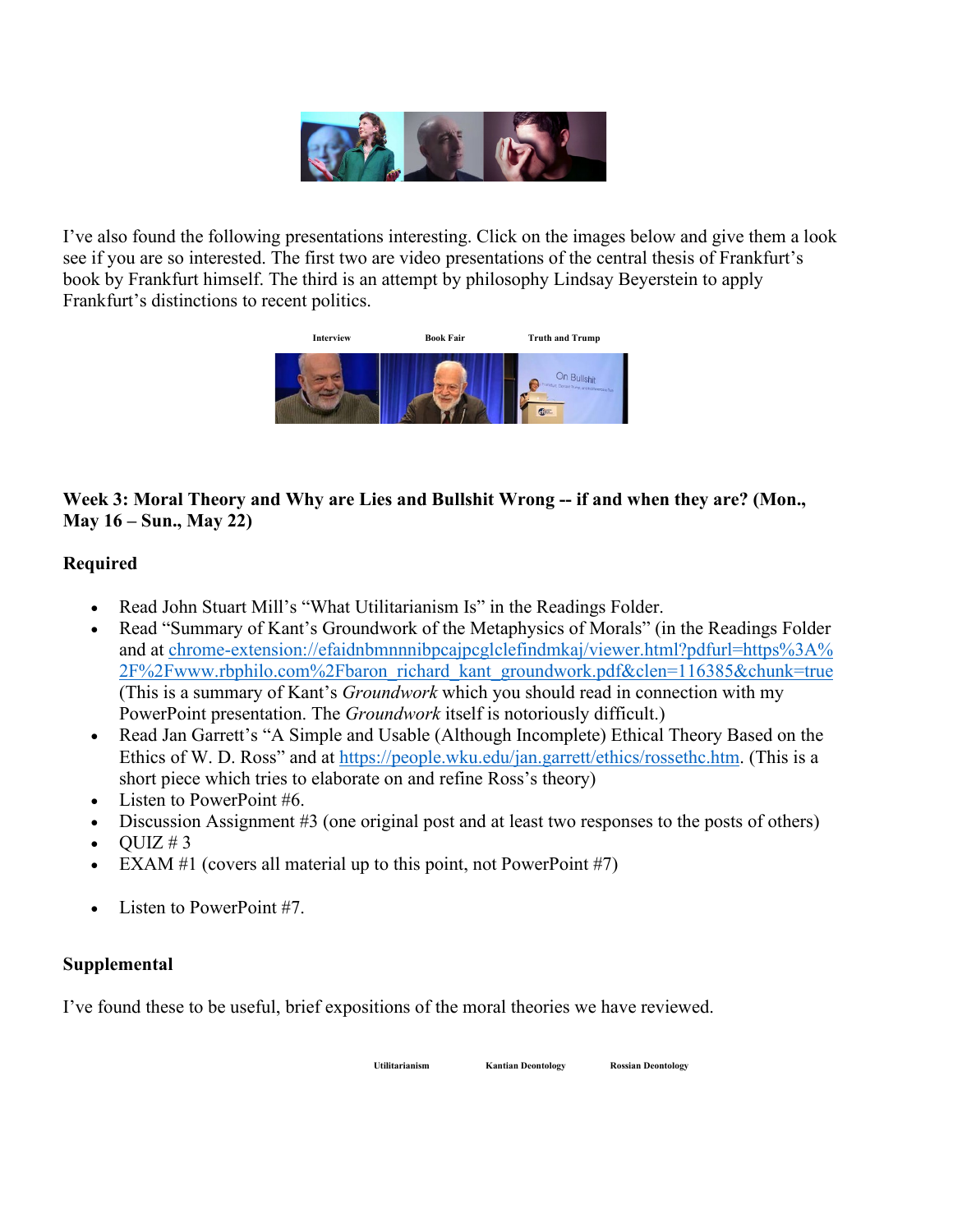

## **Week 4: Case Study #I -- Climate Change Denialism (Mon., May 23 – Sun., May 29)**

#### **Required**

- Read Harry Frankfurt's *On Truth*. (Knopf, 2006) ISBN-10: 030726422X; ISBN-13 : 978- 0307264220
- Read Naomi Oreskes' and Joseph Eric Conway's *Merchants of Doubt* Chapter 6 The Denial of Global Warming (selection)
- Listen to PowerPoint #7, #9, #10, #11, #12, #13
- Read the following article and watch accompanying video:
- "On the Origins of Environmental Bullshit," by David Schlosberg, *The Conversation*, Published: July 25, 2017, at [https://theconversation.com/on-the-origins-of-environmental](https://theconversation.com/on-the-origins-of-environmental-bullshit-80955)[bullshit-80955.](https://theconversation.com/on-the-origins-of-environmental-bullshit-80955) Erik M. Conway – "Merchants of Doubt: How Climate Science Became a Victim of the Cold War – Earth101" at [https://www.youtube.com/ watch?v=iV6A4CZkOXg.](https://www.youtube.com/%20watch?v=iV6A4CZkOXg) "Merchants of Doubt: What Climate Deniers Learned from Big Tobacco," at https://www.youtube.com/watch?v=cJIW5yVk\_w. If you would like, you can see the entire film *Merchants of Doubt*. It is available on Amazon Prime, or you can rent it for \$4.99 by going to [https://www.primevideo.com/detail/amzn1.dv.gti.46bc4b05-117d-1d57-b65f-](https://www.primevideo.com/detail/amzn1.dv.gti.46bc4b05-117d-1d57-b65f-17863846b2d4)[17863846b2d4.](https://www.primevideo.com/detail/amzn1.dv.gti.46bc4b05-117d-1d57-b65f-17863846b2d4) There are also numerous other lectures about and presentations of the *Merchants of Doubt* material which you can find on YouTube.
- QUIZ 4

Additionally, all this material and more is presented in print form in the book *Merchants of Doubt: How a Handful of Scientists Obscured the Truth on Issues from Tobacco Smoke to Global Warming*, by Naomi Oreskes and Erik M. Conway (Bloomsbury, 2010), IBSN-10: 9781608192939, IBSN-13: 1608192938. I considered ordering this as a required text, but decided against it to keep costs down. But it is a book that I strongly recommend.

• Discussion Assignment #4 (one original post and at least two responses to the posts of others)

### **Week 5: Case Study #2 -- Graphic Bullshit (Sun., May 30 – Monday, June 5)**

#### **Required**

- Listen to PowerPoint #14
- Discussion Assignment #5 (one original post and at least two responses to the posts of others)
- $\bullet$  OUIZ #5

### **Supplemental**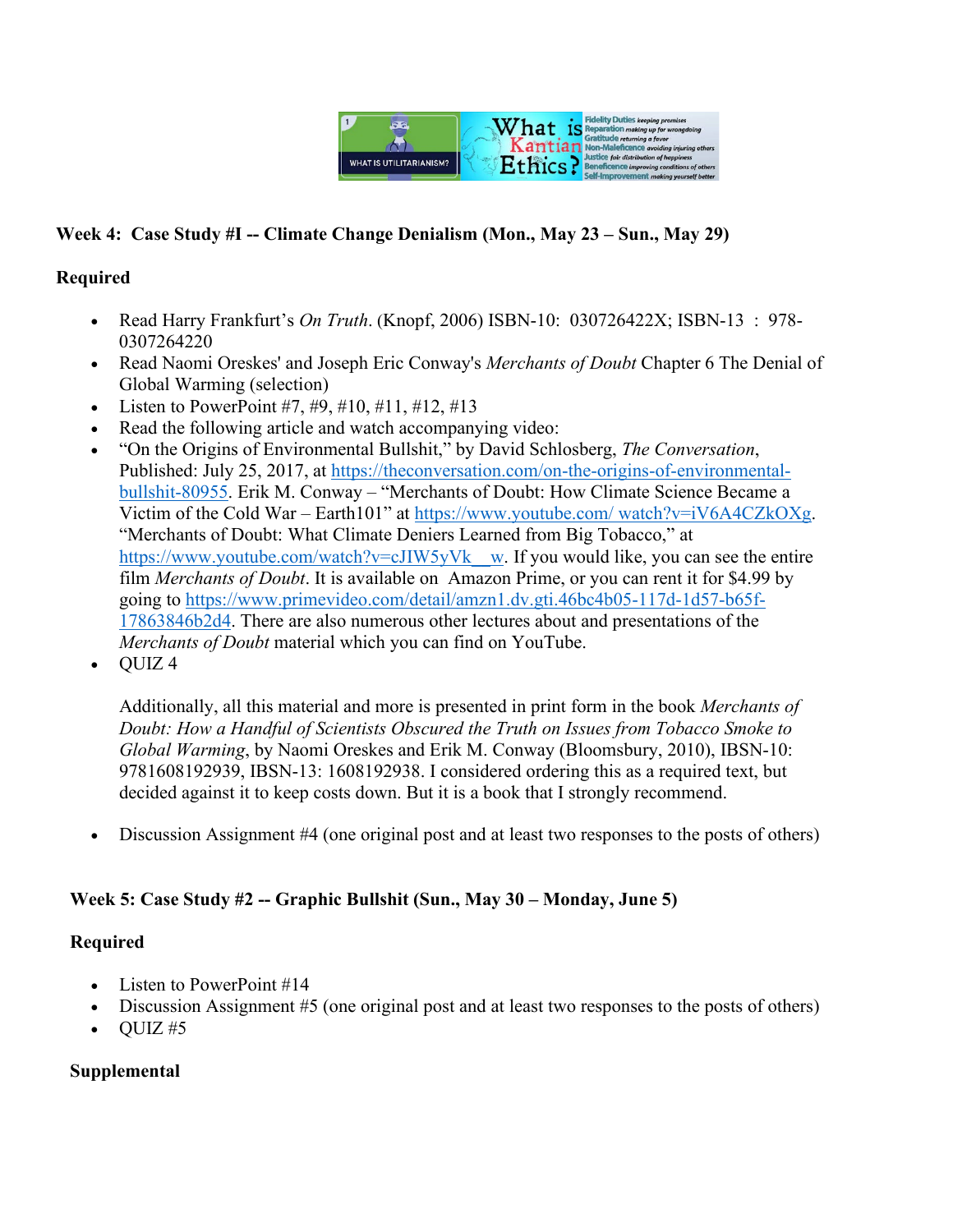The following YouTube videos and websitees provide brief overviews of the material we have been talking about, reviewing many of the same points and more (click on images below).



## **Week 6: Lies and Bullshit on the Internet and Living in a Shared Reality (Sun., June 6 – June 19)**

### **Required**

- Listen to PowerPoint #8.
- Listen to PowerPoint #9.
- Read Neil Postman's "Informing Ourselves to Death" (in the "Readings" Folder).
- Discussion Assignment #6 (one original post and at least two responses to the posts of others)
- **QUIZ #6 (a)**
- **QUIZ #6 (b)**
- **EXAM #2**

# **Supplemental**

Replacing Thoughts with Images and Emotions in Reasoning

This material dovetails that above quite nicely. I urge you to look at it, but I am not requiring you to do so. In the above material, our concern is with the question, "How does information overload blend into disinformation and bullshit?" In this block, our concern is with the question, "How are bullshit beliefs created by carefully crafted images?" The aim here is to become more cognizant of the kind of "emotional argumentation" (as we might call it) which often substitutes for reasoned argumentation in modern consumer and political culture, particularly as it involves the use of images in lieu of reasoned thought.

A good introduction to the theme of the next few sessions is conveyed by the video "Doublethink" (at *The Power of Images: Marketing as Doublethink* (Linked to picture below). So, watch it so that we can spend some time thinking about the significance of the media culture in which manipulative emotional appeals pass for arguments all the time.

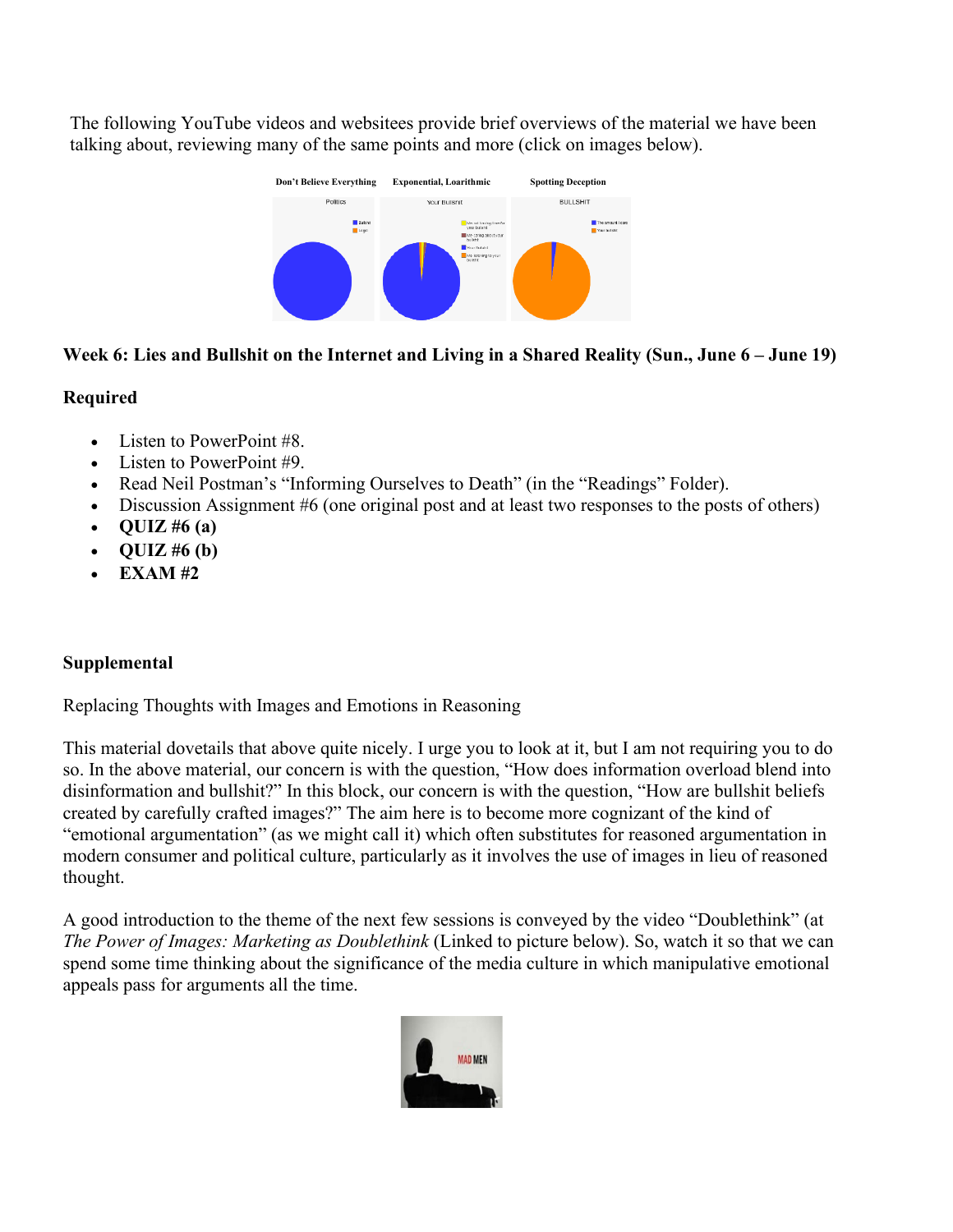The ideas here are deeply influenced by Neil Postman's book *Amusing Ourselves to Death: Public Discourse in the Age of Show Business*. You can buy a copy of it (for about 22 bucks new) or else download a copy of it from the web at [https://quote.ucsd.edu/ childhood/files/2013/ 05/postman](https://quote.ucsd.edu/%20childhood/files/2013/%2005/postman-amusing.pdf)[amusing.pdf.](https://quote.ucsd.edu/%20childhood/files/2013/%2005/postman-amusing.pdf) Additionally, you might want to watch these three excellent video lectures of Jeffrey Metzger's, which collectively summarize the content of the first part of Postman's book (linked to the images below).



# **COURSE ASSESSMENT AND EVALUATION**

#### **Assessment Components and Grading Schemes**

- Activities will include two short essay exams and 6 discussion assignments in which they must interact with both the instructor and each other.
- If applicable, the letter grade conversion scale.
- Each of the following will count for  $\frac{1}{4}$  of the course grade: Discussion assignments (taken collectively), Quizzes (taken collectively), Exam #1 (MC, TF format), Exam #2 (Short Essay format). This setup is intended to accommodate different students who do best at different kinds of graded work. All work will be submitted through D2L. This setup is intended to accommodate different students who do best at different kinds of graded work. All work will be submitted through D2L.
- Each of the above four graded components of the course is necessary to pass the course as a whole. This means that you must do all the discussions, take all the quizzes, and take both exams to pass.
- The course is self-paced. Thus, submission of "late" work is not strictly an issue. However, I recommend due date guidelines for students to follow. The idea here is to give students some leeway to help them handle non-academic responsibilities (e.g., work, family), while encouraging them not to fall too far behind.
- Participation is indirectly measured by students' participation in the discussion assignments (and thus counts as 25% of the course grade).
- Prior to the withdraw deadline, students must have received: grades for a minimum 30% of the course grade OR (for non-graded courses) formal feedback based on their performance in the course.

#### **Grading System**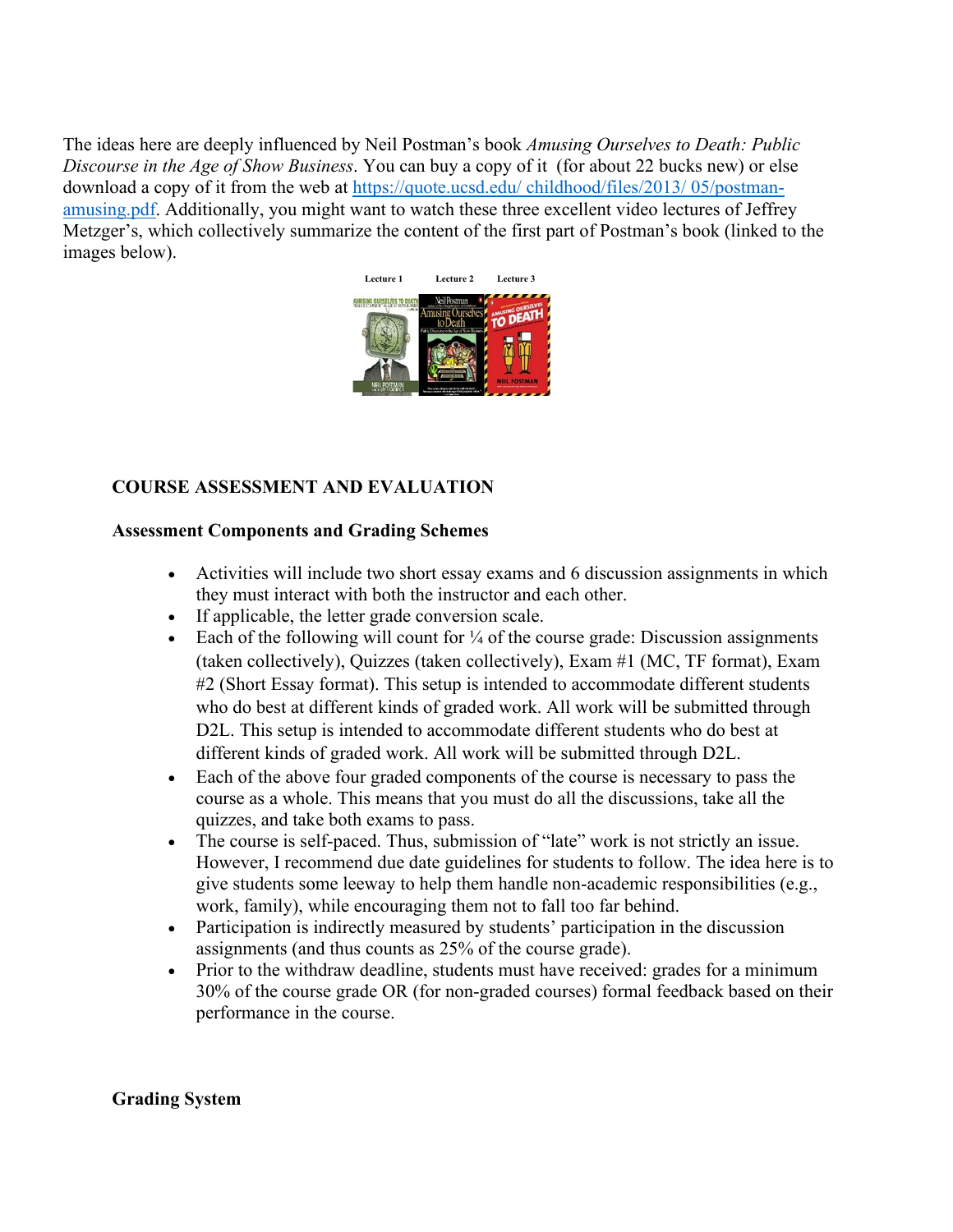This course uses a combination of letter and number grades, according to the F.1.1 Undergraduate Grading System chart below. The university's Undergraduate Grading System is available here:

| <b>Grade</b> Point | Grade<br>Value | <b>Description</b>                                                                                                                                                                                                                                                                                  |
|--------------------|----------------|-----------------------------------------------------------------------------------------------------------------------------------------------------------------------------------------------------------------------------------------------------------------------------------------------------|
| $A+$               | 4.00           | Outstanding performance                                                                                                                                                                                                                                                                             |
| A                  | 4.00           | Excellent performance                                                                                                                                                                                                                                                                               |
| $A -$              | 3.70           | Approaching excellent performance                                                                                                                                                                                                                                                                   |
| $B+$               | 3.30           | Exceeding good performance                                                                                                                                                                                                                                                                          |
| $\mathbf B$        | 3.00           | Good performance                                                                                                                                                                                                                                                                                    |
| $B-$               | 2.70           | Approaching good performance                                                                                                                                                                                                                                                                        |
| $C+$               | 2.30           | Exceeding satisfactory performance                                                                                                                                                                                                                                                                  |
| $\mathcal{C}$      | 2.00           | Satisfactory performance                                                                                                                                                                                                                                                                            |
| $C-$               | 1.70           | Approaching satisfactory performance.                                                                                                                                                                                                                                                               |
| $D+$               | 1.30           | Marginal pass. Insufficient preparation for subsequent courses in the same<br>subject                                                                                                                                                                                                               |
| D                  | 1.00           | Minimal Pass. Insufficient preparation for subsequent courses in the same<br>subject.<br>The Faculty of Law utilizes a "D" grade that does not carry weight in<br>calculating the grade point average. This will be noted in the calendar<br>description as "Not Included in GPA" where applicable. |
| F                  | 0.00           | Failure. Did not meet course requirements.<br>Several Faculties utilize an F grade that does not carry weight in<br>calculating the grade point average. This will be noted in the calendar<br>description as "Not Included in GPA" where applicable.                                               |
| I                  | 0.00           | Incomplete. Sufficient work has not been submitted for evaluation, unable<br>to adequately assess. May also be used when a final exam is not submitted.                                                                                                                                             |
| CG                 |                | Credit Granted. Not included in the GPA calculation. See section <b>F.1.3</b> for<br>additional detail.                                                                                                                                                                                             |
| <b>CR</b>          |                | Completed Requirements. Carries no weight in calculating the grade point<br>average. This will be noted in the calendar description as "Not Included in<br>GPA" where applicable.                                                                                                                   |

**Notes**: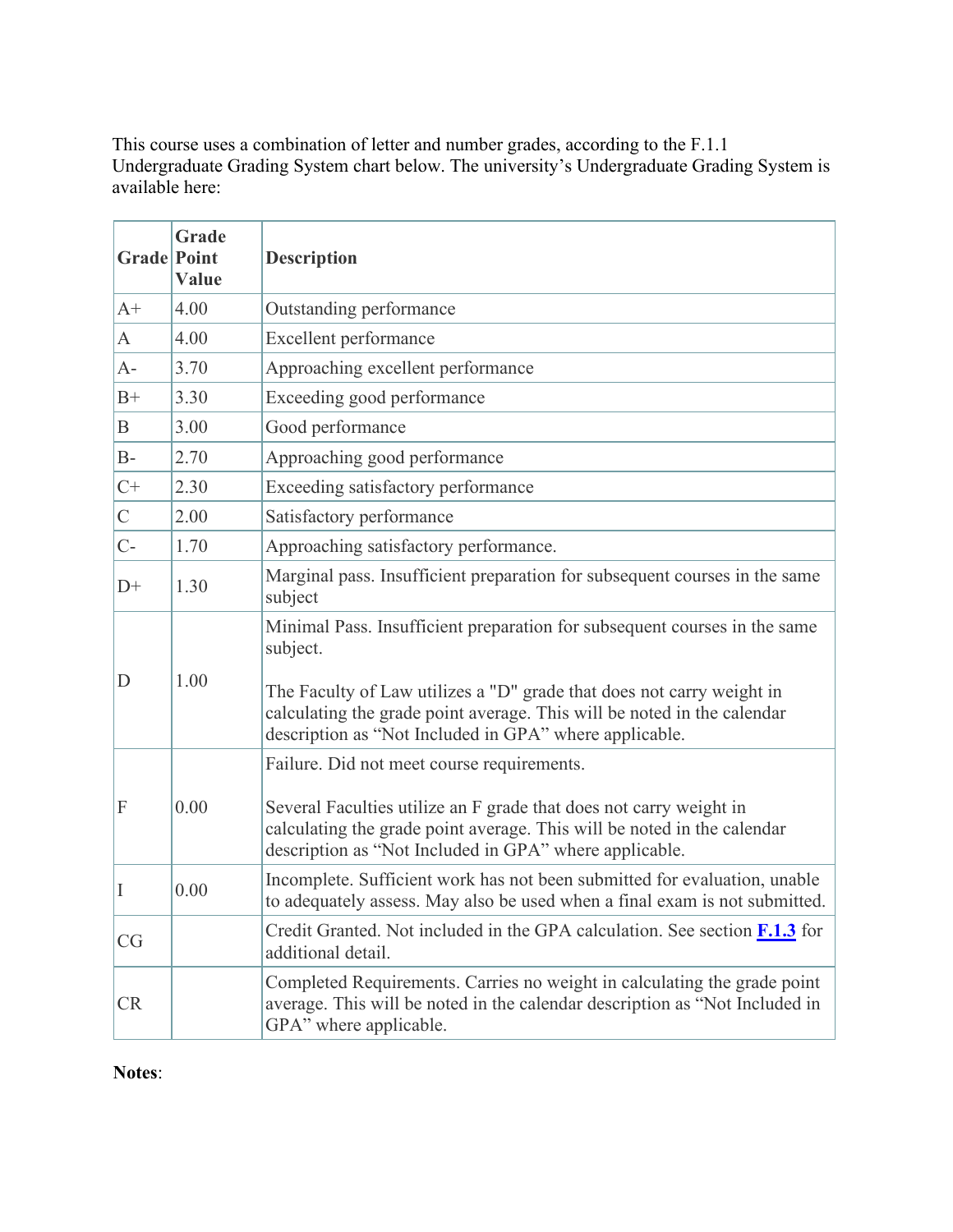- A grade of "C-" or below may not be sufficient for promotion or graduation, see specific faculty regulations.
- The number of "D" and "D+" grades acceptable for credit is subject to specific undergraduate faculty promotional policy.

In most cases where the final letter grade for the course is less than 1% from the next higher grade, the instructor will round-up. This course does not use a bell curve – whatever mark you get is it.

| Percentage    | Letter        | Graded   | Point    | <b>Description</b>            |
|---------------|---------------|----------|----------|-------------------------------|
| $96 + \%$     | $A+$          | 97       | 4.0      | Outstanding                   |
| $90 - 95.9\%$ | $\mathsf{A}$  | 92       | 4.0      | Excellent                     |
| $85 - 89.9\%$ | $A-$          | 87       | 3.7      | Approaching Excellent         |
| $80 - 84.9\%$ | $B+$          | 82       | 3.3      | <b>Exceeding Good</b>         |
| $75 - 79.9 %$ | B             | 77       | 3.0      | Good                          |
| $70 - 74.9\%$ | $B -$         | 72       | 2.7      | Approaching Good              |
| $65 - 69.9\%$ | $C+$          | 67       | 2.3      | <b>Exceeding Satisfactory</b> |
| $60 - 64.9\%$ | $\mathcal{C}$ | 62       | 2.0      | Satisfactory                  |
| $55 - 59.9\%$ | $C-$          | 57       | 1.7      | Approaching Satisfactory      |
| $53 - 54.9\%$ | $D+$          | 54       | 1.3      | <b>Marginal Pass</b>          |
| $50 - 52.9\%$ | D             | 52       | 1.0      | <b>Minimal Pass</b>           |
| $0 - 49.9\%$  | F             | $\theta$ | $\theta$ | Did Not Meet                  |
|               |               |          |          | Requirements                  |

This is the numerical percentage breakdown for grades:

#### **The "Descriptions" cited above mean the following (to the extent that they mean anything):**

- A+ 4.00 Outstanding performance
- A 4.00 Excellent performance
- A- 3.70 Approaching excellent performance<br>B+ 3.30 Exceeding good performance
- B+ 3.30 Exceeding good performance
- B 3.00 Good performance
- B- 2.70 Approaching good performance
- C+ 2.30 Exceeding satisfactory performance
- C 2.00 Satisfactory performance<br>C- 1.70 Approaching satisfactory
- 1.70 Approaching satisfactory performance.
- D<sup>+</sup> 1.30 Marginal pass. Insufficient preparation for subsequent courses in the same subject
- D 1.00 Minimal Pass. Insufficient preparation for subsequent courses in the same subject.
- F 0.00 Failure. Did not meet course requirements.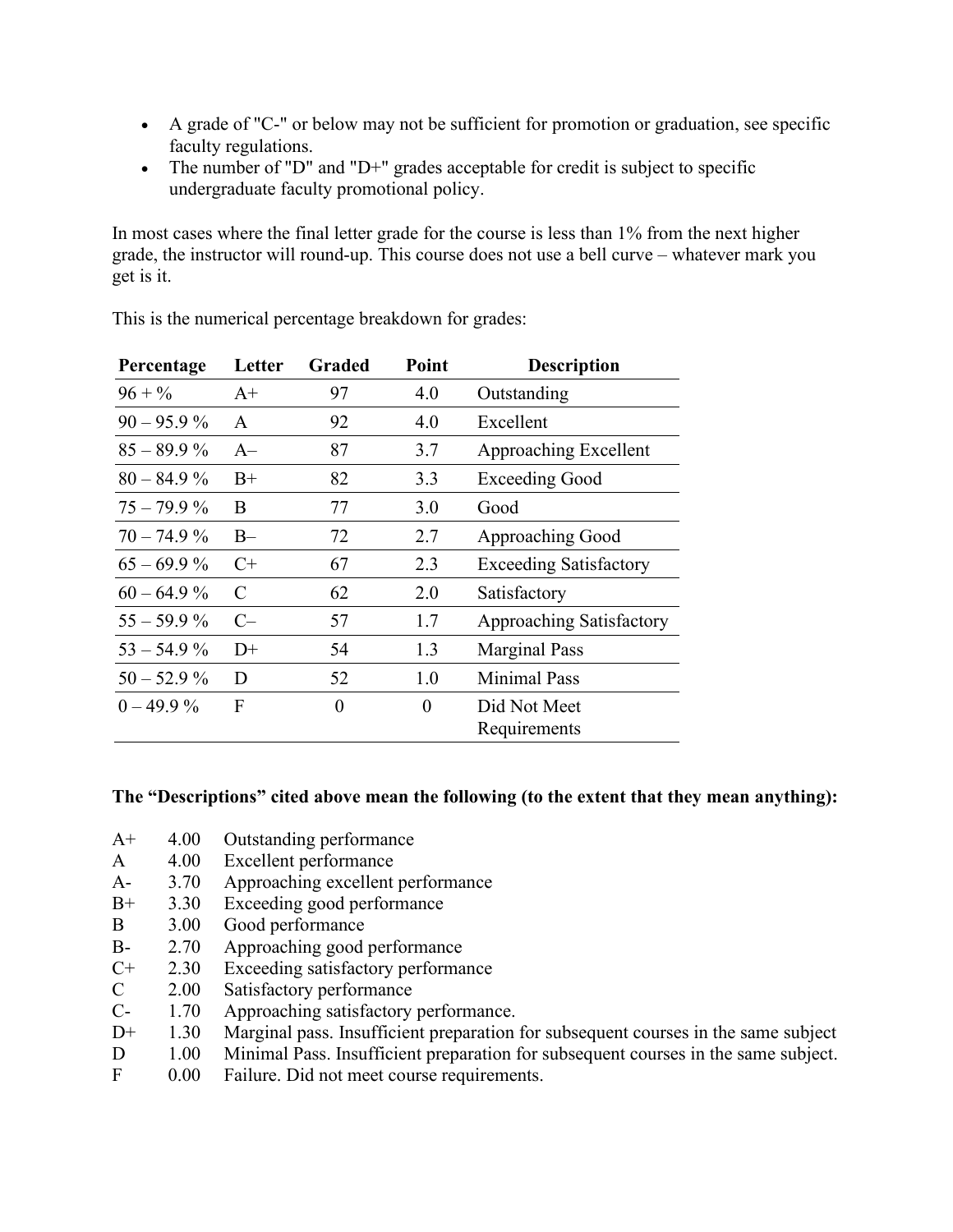I 0.00 Incomplete. Sufficient work has not been submitted for evaluation, unable to adequately assess.

CG Credit Granted. Not included in the GPA calculation.

CR Completed Requirements. Carries no weight in calculating the grade point average. This will be noted in the calendar description as "Not Included in GPA" where applicable.

### **Notes:**

A grade of "C-" or below may not be sufficient for promotion or graduation, see specific faculty regulations.

The number of "D" and "D+" grades acceptable for credit is subject to specific undergraduate faculty promotional policy.

## **Student Conduct**

A Student Code of Conduct Agreement, available on D2L, is part of this course. It is a required component of the class (see "Engagement"). Students are expected to attend class regularly. They must come prepared and ready to work.

Responsibility for fulfilling the requirements for all aspects of the course resides with the student. The professor will not give out lecture notes, repeat information, nor provide replacement copies of material provided during regular class meetings.

Students must adhere to the Principles of Conduct, both Academic and Non-Academic, as outlined in the University of Calgary Calendar: [ucalgary.ca/pubs/calendar/current/k.html](https://ucalgary.ca/pubs/calendar/current/k.html)

# **Course Technology**

A D2L portal has been set up for this course that allows for group correspondence, course announcements, class materials, assignment submissions and grading, and other forms of communication. Students are expected to check D2L before class time for any last-minute changes or cancellations. D2L only uses @ucalgary email addresses.

### **Student-Instructor Communication**

Appropriate communication procedures are described in detail in the Student Code of Conduct Agreement. The instructor's preferred means of communication is first by scheduled office hours, then by a pre-arranged meeting time (only if the professor's office hours conflict with another course), and then by email.

The instructor will endeavor to respond to emails within three business days of receiving the message. *If the student emails a question that is fully addressed by the syllabus, Student Code of Conduct, or posted on D2L, the instructor will not reply.* If you don't receive a response within three business days, you can likely find the answer yourself. The instructor may respond to your email query with the request that you meet in person to discuss. Please note, that the university's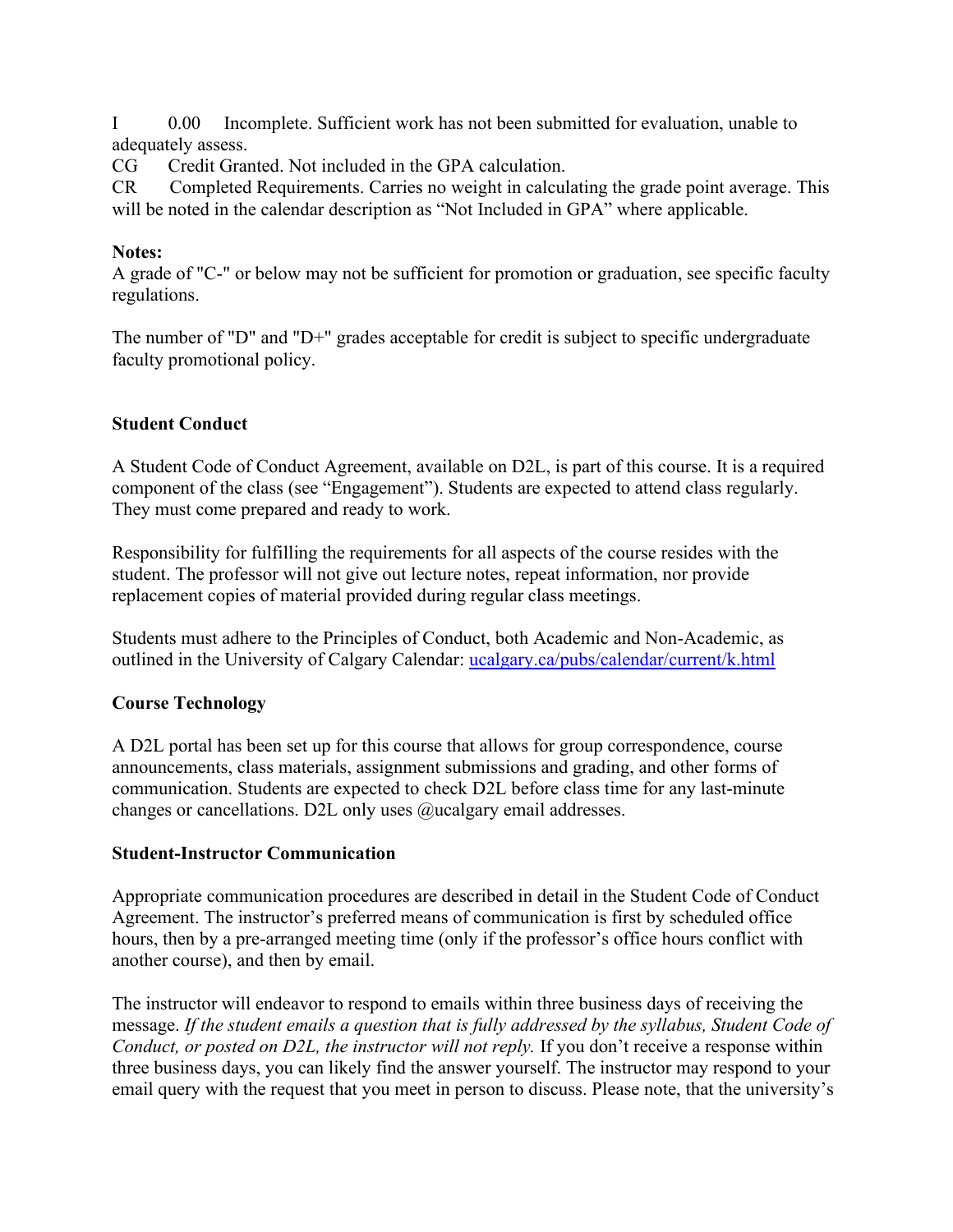regular business hours are 8:30-4:30, Monday through Friday and excludes recognized holidays. See the Academic Schedule for more details: ucalgary.ca/pubs/calendar/current/academicschedule.html.

# **IMPORTANT PROGRAM, DEPARTMENTAL, FACULTY AND UNIVERSITY INFORMATION**

## **Academic Accommodations**

It is the student's responsibility to request academic accommodations according to the University policies and procedures. The student accommodation policy can be found at [ucalgary.ca/legal](http://www.ucalgary.ca/legal-services/sites/default/files/teams/1/Policies-Student-Accommodation-Policy.pdf)[services/sites/default/files/teams/1/Policies-Student-Accommodation-Policy.pdf.](http://www.ucalgary.ca/legal-services/sites/default/files/teams/1/Policies-Student-Accommodation-Policy.pdf)

Students needing an Accommodation because of a disability or medical condition should communicate this need to Student Accessibility Services in accordance with the Procedure for Accommodations for Students with Disabilities: [ucalgary.ca/legal](https://www.ucalgary.ca/legal-services/sites/default/files/teams/1/Policies-Accommodation-for-Students-with-Disabilities-Procedure.pdf)[services/sites/default/files/teams/1/Policies-Accommodation-for-Students-with-Disabilities-](https://www.ucalgary.ca/legal-services/sites/default/files/teams/1/Policies-Accommodation-for-Students-with-Disabilities-Procedure.pdf)[Procedure.pdf.](https://www.ucalgary.ca/legal-services/sites/default/files/teams/1/Policies-Accommodation-for-Students-with-Disabilities-Procedure.pdf) Students needing an Accommodation in relation to their coursework or to fulfil requirements for a graduate degree, based on a protected ground other than disability, should communicate this need, preferably in writing, to their instructor.

### **Student Support and Resources**

Full details and information about the following resources can be found at [ucalgary.ca/current-students/student-services](https://www.ucalgary.ca/current-students/student-services)

- Wellness and Mental Health Resources
- Student Success Centre
- Student Ombuds Office
- Student Union (SU) Information
- Graduate Students' Association (GSA) Information
- Emergency Evacuation/Assembly Points
- Safewalk

### **Academic Advising**

If you are a student in the Faculty of Arts, you can speak to an academic advisor in the Arts Students' Centre about course planning, course selection, registration, program progression and more. Visit the Faculty of Arts website at [https://arts.ucalgary.ca/current](https://arts.ucalgary.ca/current-students/undergraduate/academic-advising)[students/undergraduate/academic-advising](https://arts.ucalgary.ca/current-students/undergraduate/academic-advising)

for contact details and information regarding common academic concerns.

For questions specific to the philosophy program, please visit arts.ucalgary.ca/philosophy. Further academic guidance is available by contacting Jeremy Fantl (Undergraduate Program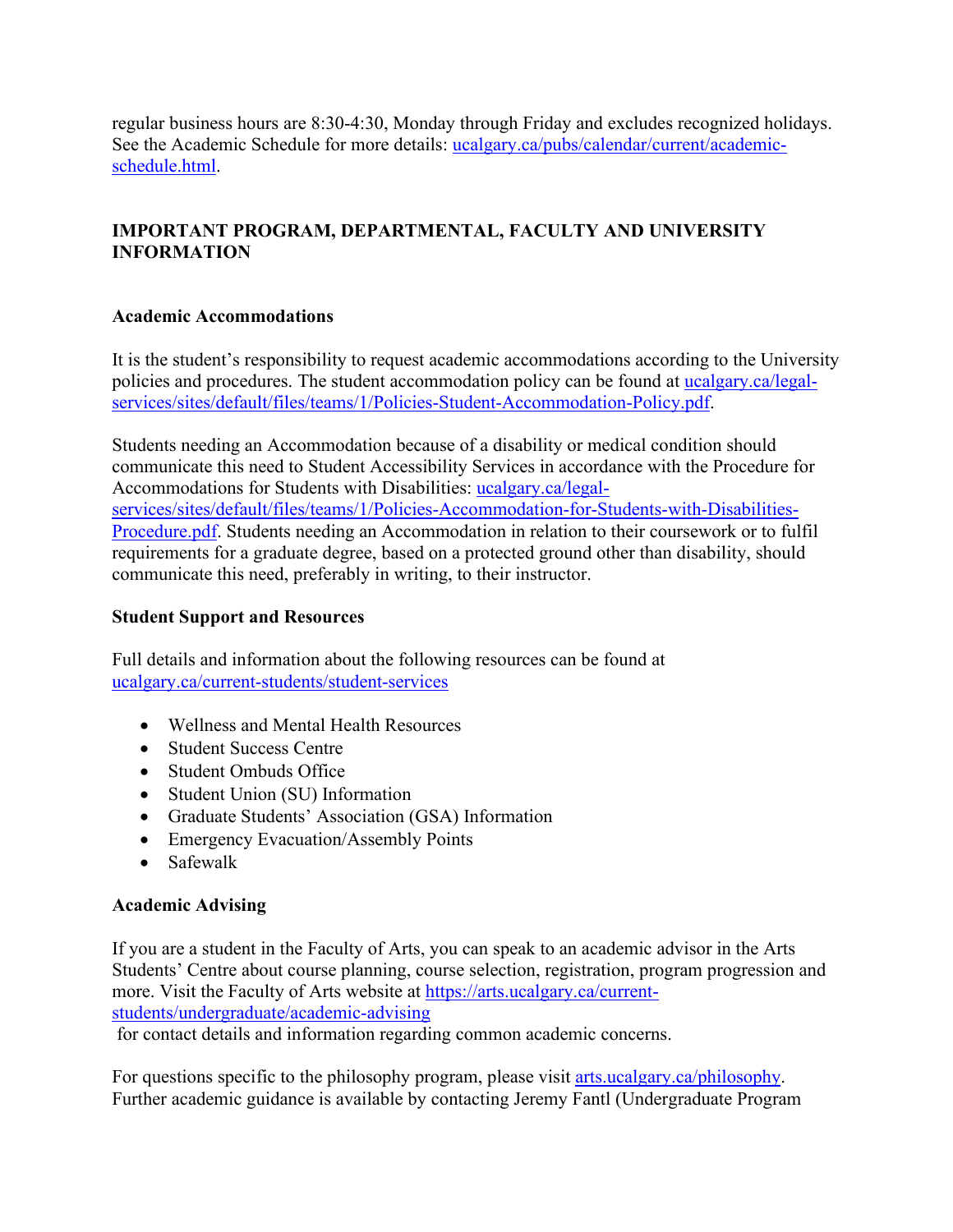Director, [jfantl@ucalgary.ca\)](mailto:jfantl@ucalgary.ca) or David Dick (Honours Advisor, [dgdick@ucalgary.ca\)](mailto:dgdick@ucalgary.ca). General inquiries may be sent to  $phildept@ucalgary.ca.$ 

You may find answers to your more specific questions about a degree in Gender and Sexuality Studies at the University Calgary at<https://arts.ucalgary.ca/gsxs> or contact the Coordinator of the GSXS Program, Joe Kadi at [jkadi@ucalgary.ca.](mailto:jkadi@ucalgary.ca)

#### **Writing Assessment and Support**

The assessment of all written assignments—and, to a lesser extent, written exam responses—is based in part on writing skills. This includes correctness (grammar, punctuation, sentence structure, etc.), as well as general clarity and organization. Research papers must include a thorough and accurate citation of sources. Students are also encouraged to use Writing Support Services for assistance (one-on-one appointments, drop-in support and writing workshops). For more information, and other services offered by the Student Success Centre, please visit [ucalgary.ca/ssc.](https://ucalgary.ca/ssc)

#### **Responsible Use of D2L**

Important information and communication about this course will be posted on D2L (Desire2Learn), UCalgary's online learning management system. Visit https://ucalgary.servicenow.com/it

for how-to information and technical assistance.

All users of D2L are bound by the guidelines on the responsible use of D2L posted here: [https://elearn.ucalgary.ca/commitment-to-the-responsible-use-of-d2l/.](https://elearn.ucalgary.ca/commitment-to-the-responsible-use-of-d2l/) The instructor may establish additional specific course policies for D2L, Zoom, and any other technologies used to support remote learning. Instructional materials, including audio or video recordings of lectures, may not be posted outside of the course D2L site. Students violating this policy are subject to discipline under the [University of Calgary's Non-Academic Misconduct policy.](https://www.ucalgary.ca/legal-services/sites/default/files/teams/1/Policies-Student-Non-Academic-Misconduct-Policy.pdf)

#### **Media Recording**

Please refer to the following statement on media recording of students: [https://elearn.ucalgary.ca/wp-content/uploads/2020/05/Media-Recording-in-Learning-](https://elearn.ucalgary.ca/wp-content/uploads/2020/05/Media-Recording-in-Learning-Environments-OSP_FINAL.pdf)[Environments-OSP\\_FINAL.pdf](https://elearn.ucalgary.ca/wp-content/uploads/2020/05/Media-Recording-in-Learning-Environments-OSP_FINAL.pdf)

#### **Academic Misconduct/Honesty**

Cheating or plagiarism on any assignment or examination is as an extremely serious academic offense, the penalty for which will be an F on the assignment or an F in the course, and possibly a disciplinary sanction such as probation, suspension, or expulsion. For information on academic misconduct and its consequences, please see the University of Calgary Calendar at [ucalgary.ca/pubs/calendar/current/k.html.](https://www.ucalgary.ca/pubs/calendar/current/k.html)

Intellectual honesty requires that your work include adequate referencing to sources. Plagiarism occurs when you do not acknowledge or correctly reference your sources. If you have questions about referencing, please consult your instructor.